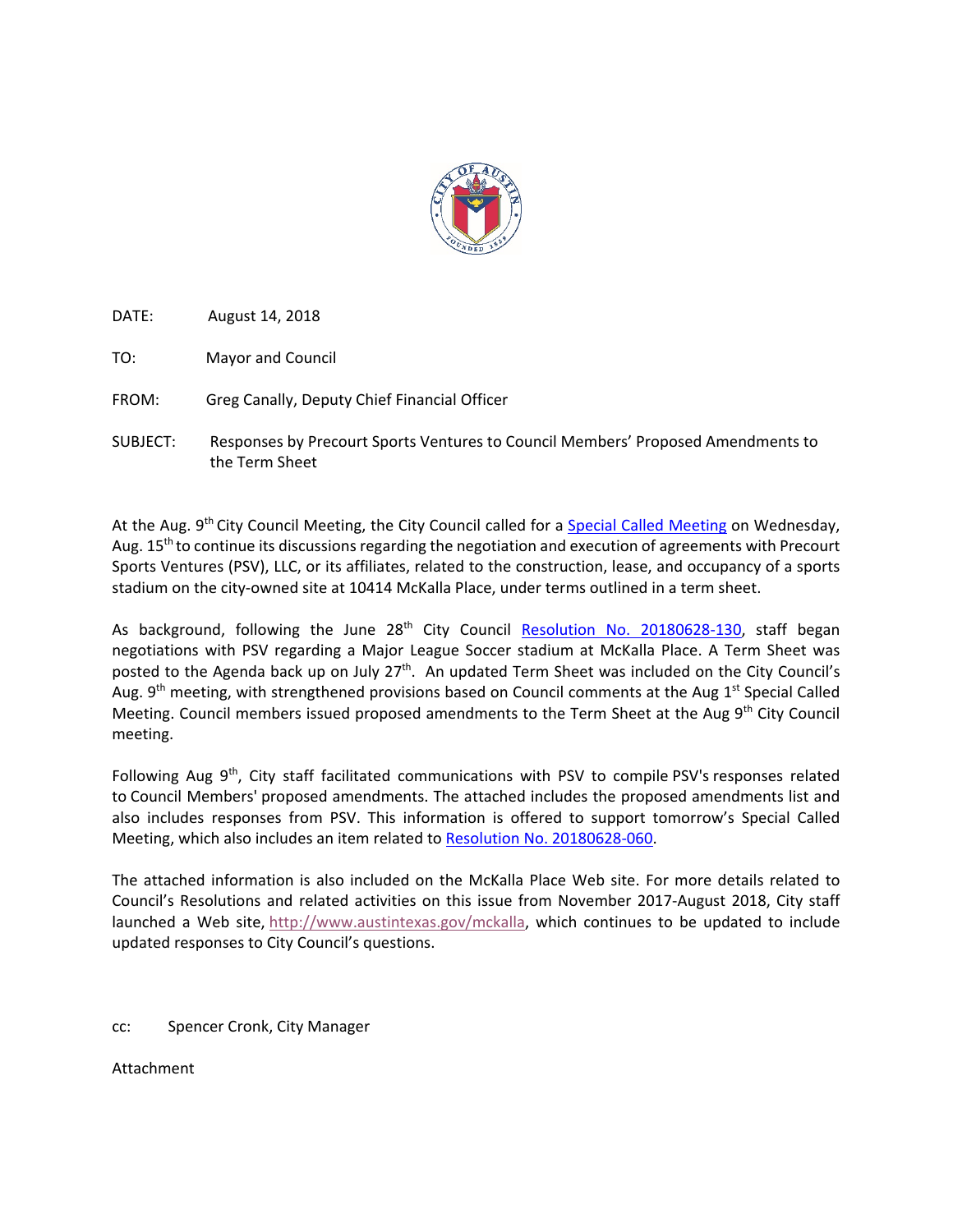| <b>MLS Stadium</b> |           |                                                              |                                                                                                                                                                                                                                                                                                                                                                                                                                                                                                                                                                                                                                                                                                                                                                   |           |                                                                                                                                                                                                                                                                                                                                                   |                                                                                                                                                                                                                                                                                                                                                                                                                                                                                                                         |
|--------------------|-----------|--------------------------------------------------------------|-------------------------------------------------------------------------------------------------------------------------------------------------------------------------------------------------------------------------------------------------------------------------------------------------------------------------------------------------------------------------------------------------------------------------------------------------------------------------------------------------------------------------------------------------------------------------------------------------------------------------------------------------------------------------------------------------------------------------------------------------------------------|-----------|---------------------------------------------------------------------------------------------------------------------------------------------------------------------------------------------------------------------------------------------------------------------------------------------------------------------------------------------------|-------------------------------------------------------------------------------------------------------------------------------------------------------------------------------------------------------------------------------------------------------------------------------------------------------------------------------------------------------------------------------------------------------------------------------------------------------------------------------------------------------------------------|
|                    |           | PSV Responses to City Council Proposed Term Sheet Amendments |                                                                                                                                                                                                                                                                                                                                                                                                                                                                                                                                                                                                                                                                                                                                                                   |           |                                                                                                                                                                                                                                                                                                                                                   |                                                                                                                                                                                                                                                                                                                                                                                                                                                                                                                         |
|                    |           |                                                              |                                                                                                                                                                                                                                                                                                                                                                                                                                                                                                                                                                                                                                                                                                                                                                   |           |                                                                                                                                                                                                                                                                                                                                                   |                                                                                                                                                                                                                                                                                                                                                                                                                                                                                                                         |
| 8/14/2018          |           |                                                              |                                                                                                                                                                                                                                                                                                                                                                                                                                                                                                                                                                                                                                                                                                                                                                   |           |                                                                                                                                                                                                                                                                                                                                                   |                                                                                                                                                                                                                                                                                                                                                                                                                                                                                                                         |
| Council            | Amendment |                                                              |                                                                                                                                                                                                                                                                                                                                                                                                                                                                                                                                                                                                                                                                                                                                                                   |           |                                                                                                                                                                                                                                                                                                                                                   |                                                                                                                                                                                                                                                                                                                                                                                                                                                                                                                         |
| <b>Member</b>      | No.       | <b>Term Sheet Section</b>                                    | Page # Proposed Amendment                                                                                                                                                                                                                                                                                                                                                                                                                                                                                                                                                                                                                                                                                                                                         |           | PSV Response PSV Comments                                                                                                                                                                                                                                                                                                                         | <b>Term Sheet Revisions</b>                                                                                                                                                                                                                                                                                                                                                                                                                                                                                             |
| Pool               | Pool 1    | <b>Community Benefits</b>                                    | The Stadium Lease and Development Agreement will include the parties' agreement regarding community<br>benefits that the Club shall provide over the term of the lease (See Exhibit 5 for community benefits to be<br>17 provided during initial term of the lease, with any benefits during extension terms to be mutually agreed in<br>the absence of agreement, the Club shall provide the community benefits in Exhibit 5 over during extension<br>terms, as well).                                                                                                                                                                                                                                                                                           | Yes       | Language modified slightly into term sheet format - no<br>change in intent.                                                                                                                                                                                                                                                                       | The Stadium Lease and Development Agreement will include the parties' agreement regarding<br>community benefits that the Club shall provide over the term of the lease (SeeExhibit 5 for<br>community benefits to be provided during initial term of the lease, with any benefits during<br>extension terms to be mutually agreed). If the parties cannot reach agreement on proposed<br>changes to the benefits during the extension term, the Club shall continue the community benefits<br>as outlined in Exhibit 5. |
| Pool               | Pool 2    | New section: Open Space<br>and Parkland                      | StadiumCo agrees that it will not program events on the publicly accessible green space, parkland, open space<br>and performance areas on the Site for more than a total of 35 days annually not including City-recognized<br>holidays, unless mutually agreed by the parties.                                                                                                                                                                                                                                                                                                                                                                                                                                                                                    | No        | StadiumCo intends to make the open space and green<br>space as accessible as possible to the Austin community.<br>The goal is to make this about more than just the<br>Stadium and provide open space and green space in an<br>area of Austin that needs it.                                                                                      |                                                                                                                                                                                                                                                                                                                                                                                                                                                                                                                         |
| Pool               | Pool 3    | Design & Construction                                        | The parties shall mutually agree upon a designated set of design and related documents ("Base Stadium Plan")<br>that shall guide the planning, development, and construction of the Stadiumand the publicly accessible green<br>space, parkland, open space and performance areas and which will include milestones appropriate to the<br>delivery method. The City shall have the right to comprehensively review design documents at major<br>milestones mutually determined by the parties. Additionally, the City will have reasonable and timely approva<br>rights of the Base Stadium Plan.                                                                                                                                                                 | Yes       | Language modified slightly into term sheet format - no<br>change in intent. "Site" is a defined term in the Term<br>Sheet and captures these elements.                                                                                                                                                                                            | The parties shall mutually agree upon a designated set of design and related documents (Base<br>Stadium Plan") that shall guide the planning, development, and construction of the Stadiumand Site.<br>and which will include milestones appropriate to the delivery method. The City shall have the right to<br>comprehensively review design documents at major milestones mutually determined by the parties.<br>Additionally, the City will have reasonable and timely approval rights of the Base Stadium Plan.    |
| Pool               | Pool 4    | Club Site Branding and<br>Identification                     | StadiumCo desires the ability to place or construct certain Club, Stadium and MLS logos, decals, markings, and<br>ems on certain of the improvements on City-owned public infrastructure in and around the Site (such as,<br>---------<br>placing a Club logo on certain structures and on sidewalks, lighting and signage structures,<br>17 manhole covers, fire hydrants, etc.). The City agrees to cooperate with StadiumCo to secure for StadiumCo and No<br>and all permits, licenses and approvals necessary to allow such logos, decals, markings, and emblems on the<br>surrounding City-owned public infrastructure, it being understood that such materials may include branding<br>from Club sponsors (e.g., naming rights partner or jersey sponsor). |           | Given the location of the site and lack of frontage on<br>major roadways, it is important for the long term viability<br>of the Club to have as much visibility as possible for the<br>Stadium, its events, and its partners.                                                                                                                     |                                                                                                                                                                                                                                                                                                                                                                                                                                                                                                                         |
| Pool               | Pool 5    | Parking and other Site<br>Coordination Issues                | The parties shall work together to explore third party and other financing sources for the construction of a new<br>MetroRail Station adjacent to the Site, with the understanding that StadiumCo shall pay for construction if<br>12 other financing sources have not been secured by year 1 Such sources may include the City and Capital Metro<br>share of taxes and revenues generated by the Stadium Project. and contributions by StadiumCo. StadiumCo<br>shall design the Site to physically accommodate a new MetroRail Station adjacent to the Site.                                                                                                                                                                                                     |           | PSV is willing to contribute \$3.0 million over 15 years and<br>\$640,000 upfront to Capital Metro to fund transit related<br>improvements, including the MetroRail Station (see<br>below). PSV does not believe that is should be the only<br>source of funding for this station that will benefit<br>numerous businesses in the immediate area. |                                                                                                                                                                                                                                                                                                                                                                                                                                                                                                                         |
| Pool               | Pool 6    | New direction to City<br>Manager                             | Council directs the City Manager to direct StadiumCo, before the agreements with Precourt Sports Ventures,<br>LLC or its affiliates return to Council for execution, to enter into agreements with Travis County, the Austin<br>Independent School District, the Austin Community College District, and Central Health to make payments in<br>the total of \$958,720 in year 1 and escalating at 2 percent annually, distributed as follows:<br>· Austin Independent School District: 67 percent<br>• Travis County: 21 percent<br>· Austin Community College District: 6 percent<br>• Central Health: 6 percent                                                                                                                                                  | <b>No</b> | PSV has already increased its financial commitment<br>significantly in rent, site preparation and transit related<br>investments. This stadium deal reflects one of, if not, the<br>best public sector deals in MLS.                                                                                                                              |                                                                                                                                                                                                                                                                                                                                                                                                                                                                                                                         |
| Alter              | Alter 1   | Site                                                         | The City shall be responsible for the remediation and any necessary remediation activities arising from the<br>presence of existing environmental conditions, up to a total of \$500,000 whenever arising.                                                                                                                                                                                                                                                                                                                                                                                                                                                                                                                                                        | No        | The City has studied this issue extensively and has<br>represented that the site is clean. As is the case with any<br>land owner, site remediation liabilities lie with the land<br>owner.                                                                                                                                                        |                                                                                                                                                                                                                                                                                                                                                                                                                                                                                                                         |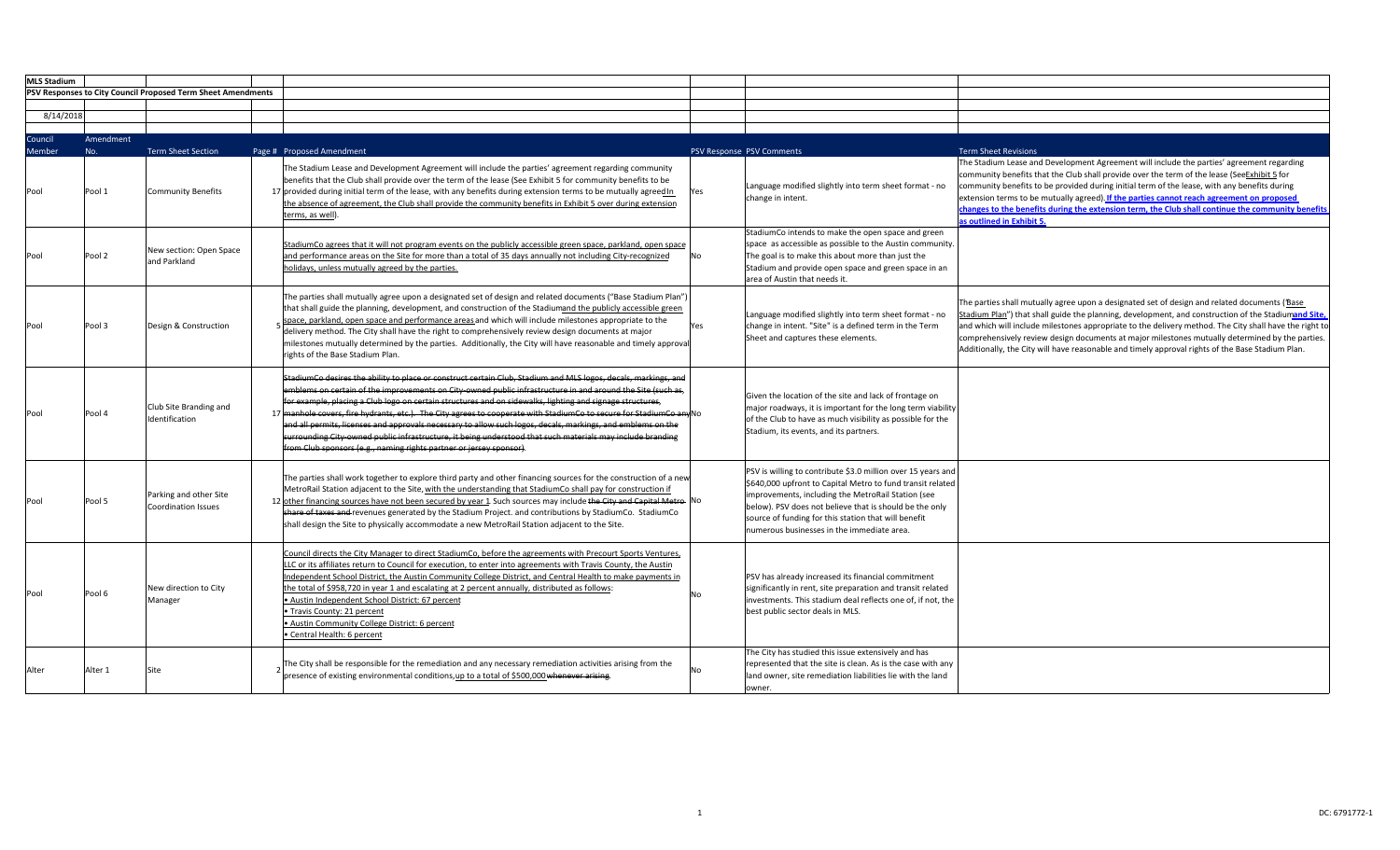| Alter            | Alter 2       | Parking and other Site<br><b>Coordination Issues</b> | The parties shall work together to develop a Transportation, and Parking, and Events Plan (including a traffic<br>impact analysis (at the cost of StadiumCo)) that shall be approved by the City, for which the City agrees to<br>assist in the coordination of all relevant City, Capital Metro, Travis County and State agencies and stakeholder<br>groups.<br>The Transportation, Parking and Events Plan shall address the following:<br>12 . On-site structure parking opportunities;<br>. Residential Permit Parking participation and enforcement for the affected surrounding areas on game days<br>and during major events;<br>. Clearly defining roles and responsibilities for implementation; and<br>. Determining standards and enforcement for minimizing impact to surrounding communities related to hours.<br>noise, and other quality of life issues                                                                                                                                                                                                                                                                                                                                                                 | Yes | Language modified slightly to clarify intent.                                                                                                                                                                                                                                                                                                                                                                                                                                                                                                                                                         | The parties shall work together to develop a Transportation and, Parking and Event Plan (including<br>a traffic impact analysis (at the cost of StadiumCo))that shall be approved by the City consistent<br>with existing and applicable regulations, for which the City agrees to assist in the coordination of all<br>relevant City, Capital Metro, Travis County and State agencies and stakeholder groups. The<br>Transportation, Parking and Events Plan shall address the following: on-site parking opportunities<br>residential permit parking participation and enforcement for the affected surrounding areas on<br>rame days and during major events; clearly defined roles and responsibilities for implementation;<br>and determining standards and enforcement for minimizing impact to surrounding communities<br>related to hours, noise, and other quality of life issues. |
|------------------|---------------|------------------------------------------------------|----------------------------------------------------------------------------------------------------------------------------------------------------------------------------------------------------------------------------------------------------------------------------------------------------------------------------------------------------------------------------------------------------------------------------------------------------------------------------------------------------------------------------------------------------------------------------------------------------------------------------------------------------------------------------------------------------------------------------------------------------------------------------------------------------------------------------------------------------------------------------------------------------------------------------------------------------------------------------------------------------------------------------------------------------------------------------------------------------------------------------------------------------------------------------------------------------------------------------------------|-----|-------------------------------------------------------------------------------------------------------------------------------------------------------------------------------------------------------------------------------------------------------------------------------------------------------------------------------------------------------------------------------------------------------------------------------------------------------------------------------------------------------------------------------------------------------------------------------------------------------|---------------------------------------------------------------------------------------------------------------------------------------------------------------------------------------------------------------------------------------------------------------------------------------------------------------------------------------------------------------------------------------------------------------------------------------------------------------------------------------------------------------------------------------------------------------------------------------------------------------------------------------------------------------------------------------------------------------------------------------------------------------------------------------------------------------------------------------------------------------------------------------------|
| Alter            | Alter 3       | Revenues - General                                   | StadiumCo shall, subject to the terms and conditions of the Stadium Lease and Development Agreement,<br>market, control, and be entitled to receive and retain all revenues, net of taxes, relating to the operations of<br>the Club, the Stadium and the Site, including, but not limited to, revenues generated from naming rights,<br>sponsorship, advertising (including both in-stadium and exterior signage), premium seating, merchandise, Club<br>events, other events, and ancillary revenues (including parkingas described below) (except for certain civic-<br>oriented events of the City as described below).<br>11 StadiumCo shall spend 30 percent of parking revenues on the following:<br>• Traffic impact analysis-identified infrastructure other than StadiumCo's roughly proportionate share of such<br>infrastructure and<br>. Unfunded provisions and improvements included in the Transportation and Parking Plan.<br>StadiumCo shall be entitled to receive and retain 100 percent of parking revenues after the City has certified<br>that all traffic impact analysis-identified infrastructure and provisions and improvements included in the<br>Transportation and Parking Plan have been fully funded. | No  | PSV shall pay its fair share of improvements required<br>from the traffic impact analysis.                                                                                                                                                                                                                                                                                                                                                                                                                                                                                                            |                                                                                                                                                                                                                                                                                                                                                                                                                                                                                                                                                                                                                                                                                                                                                                                                                                                                                             |
| <b>Froxclair</b> | Troxclair 1   | Rent                                                 | Commencing with year 16 of the initial lease term and thereafter during the remainder of the initial term (and<br>during any renewal term), StadiumCo shall pay an annual Site rental fee of \$50,000958,720, escalating at a<br>11<br>rate of 2 percent annually.                                                                                                                                                                                                                                                                                                                                                                                                                                                                                                                                                                                                                                                                                                                                                                                                                                                                                                                                                                     |     | PSV has already increased its financial commitment<br>significantly in rent, site preparation and transit related<br>investments. This stadium deal reflects one of, if not, the<br>best public sector deals in MLS.                                                                                                                                                                                                                                                                                                                                                                                  |                                                                                                                                                                                                                                                                                                                                                                                                                                                                                                                                                                                                                                                                                                                                                                                                                                                                                             |
| <b>Froxclair</b> | Troxclair 2   | Assessments                                          | PSV agrees that the City may shall retain the exclusive right in its discretion to impose a ticket surcharge of up<br>16 to \$3 per ticket <del>that may be used to cover certain expenses including transportation, shuttle service/park and</del> No<br>ide, capital expenditures, site maintenance and other Stadium/Site related expenses                                                                                                                                                                                                                                                                                                                                                                                                                                                                                                                                                                                                                                                                                                                                                                                                                                                                                          |     | PSV has already increased its financial commitment<br>significantly in rent, site preparation and transit related<br>investments. This stadium deal reflects one of, if not, the<br>best public sector deals in MLS. Language modified in<br>Term Sheet.                                                                                                                                                                                                                                                                                                                                              | PSV shall retain the exclusive right in its discretion to impose a ticket surcharge fee or assessment<br>collectively "Assessment") that may be used to cover certain expenses including transportation,<br>shuttle service/park and ride, capital expenditures, site maintenance and other Stadium/Site-related<br>expenses. Any Assessment program will be structured such that lower priced tickets will be<br>ubject to a lower Assessment than higher priced tickets. Complimentary tickets shall not be<br>ubject to any Assessment.                                                                                                                                                                                                                                                                                                                                                  |
| <b>Froxclair</b> | Troxclair 3.1 | New Stadium Project                                  | Construction of a public sports, entertainment, and cultural multi-purpose facility that will include a new, first<br>1 class, state-of-the art, natural grass, open-air stadium, park/open space, performance area, structured surface<br>parking and related facilities                                                                                                                                                                                                                                                                                                                                                                                                                                                                                                                                                                                                                                                                                                                                                                                                                                                                                                                                                              |     | Current development plans include surface parking.<br>Future development beyond the stadium may result in<br>the development of structured parking.                                                                                                                                                                                                                                                                                                                                                                                                                                                   |                                                                                                                                                                                                                                                                                                                                                                                                                                                                                                                                                                                                                                                                                                                                                                                                                                                                                             |
| <b>Troxclair</b> | Troxclair 3.2 | Real Estate Development<br>on Site                   | The Site shall be used by StadiumCo exclusively for the development of Stadium Project and relatedstructured $ _{No}$<br>surface parking (except as described below).                                                                                                                                                                                                                                                                                                                                                                                                                                                                                                                                                                                                                                                                                                                                                                                                                                                                                                                                                                                                                                                                  |     | Current development plans include surface parking.<br>Future development beyond the stadium may result in<br>the development of structured parking.                                                                                                                                                                                                                                                                                                                                                                                                                                                   |                                                                                                                                                                                                                                                                                                                                                                                                                                                                                                                                                                                                                                                                                                                                                                                                                                                                                             |
| Troxclair        | Troxclair 3.3 | <b>EXHIBIT 1</b>                                     | 21 On-Site Parking 1,000 4,000 (approximate)                                                                                                                                                                                                                                                                                                                                                                                                                                                                                                                                                                                                                                                                                                                                                                                                                                                                                                                                                                                                                                                                                                                                                                                           | No  | Current development plans call for roughly 1,000 parking<br>spaces. There are approximately 10,000 parking spaces in<br>the immediate vicinity of the site. The Term Sheet<br>includes language to address parking and shuttle service.<br>"The Club will identify offsite parking for "park and ride"<br>purposes and a vibrant shuttle process. The Club will<br>encourage attendees to park offsite and promote the use<br>of the shuttle service to have as few cars as possible<br>trying to access the onsite parking or attempting to park<br>in the surrounding neighborhoods or businesses." |                                                                                                                                                                                                                                                                                                                                                                                                                                                                                                                                                                                                                                                                                                                                                                                                                                                                                             |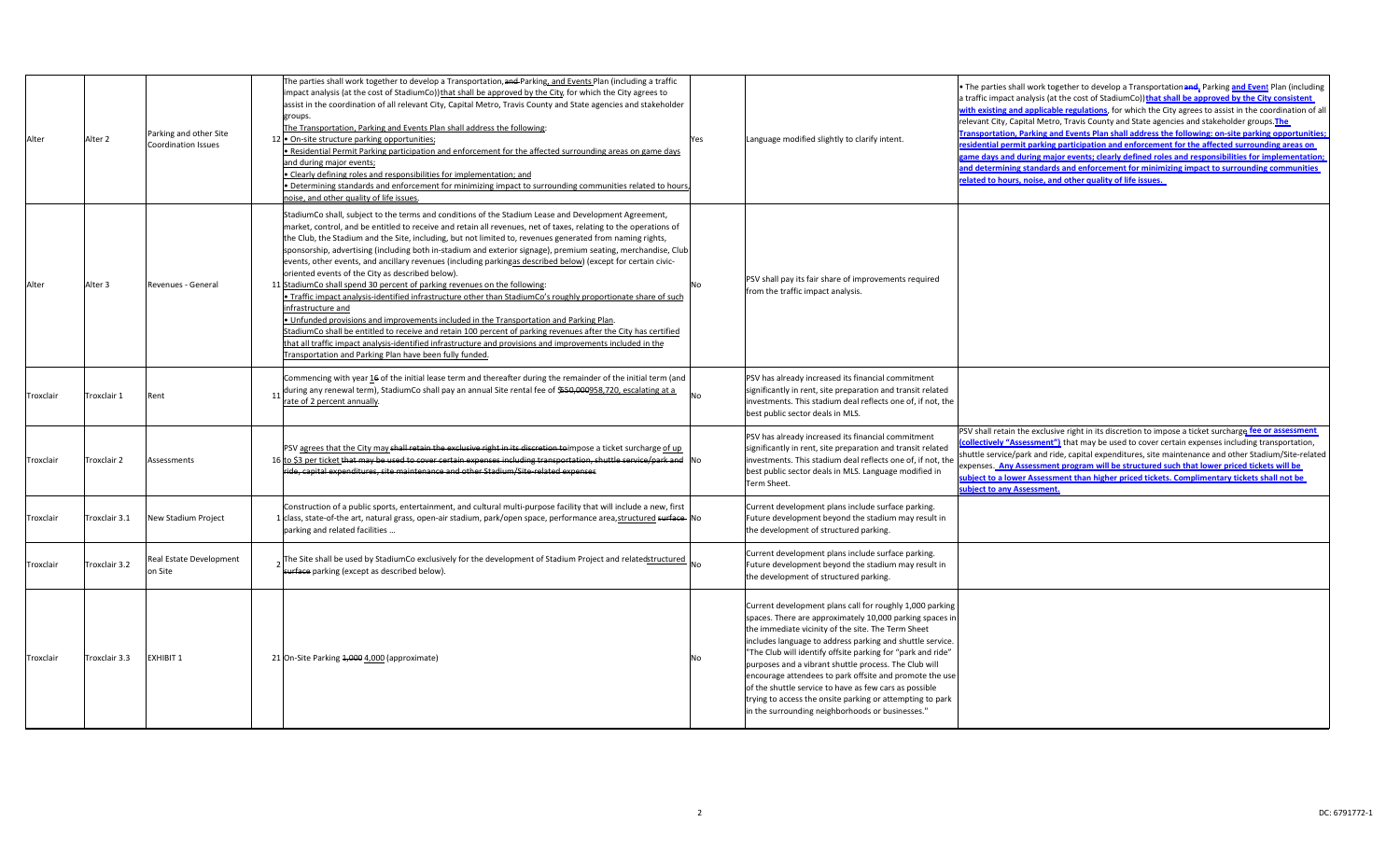| Troxclair 4<br>Troxclair | Parking and Other Site<br>Coordination Issues                         | The parties will work together to address certain logistical issues for coordinating event planning and staffing,<br>being understood that StadiumCo (or the appropriate third party event) will be responsible for costs related to<br>Stadium events and associated with police, traffic control, fire prevention, emergency medical, street<br>$_{12}$ cleaning/street trash removal and other municipal resources in the Stadium, on the Site and off the Site to the $\vert_{\rm No}$<br>extent related to Stadium events other than any MLS or other professional soccer game or event held at the<br>Stadium (it being understood that the City will be responsible for such off-Site resources in respect of any MLS<br>or other professional soccer game or event held at the Stadiumup to \$200,000 annually and that StadiumCo<br>will be responsible for costs in excess of that amount annually.                                                                                                                                                                                                                                                                                                                                                                                                                                                                                                                                                                                                                                                                                                                                                                                                                                                                                                                                                                                                                                                                                                                                                                                                                                                                                                                                                                                                                                                                                                                               | PSV's financial commitment to rent combined with the<br>direct taxes generated by the project are projected by<br>City staff and its consultants to more than cover all City<br>financial obligations with a surplus. |                                                                                                                                                                                                                                                                                                                                                                                                                                                                                                                                                                                                                                                                                                                                                                                                                                                                                                                                                                                                                                                                                                                                                                                                                                                                                                                                                                                                                                                                                                                                                                                                                              |
|--------------------------|-----------------------------------------------------------------------|---------------------------------------------------------------------------------------------------------------------------------------------------------------------------------------------------------------------------------------------------------------------------------------------------------------------------------------------------------------------------------------------------------------------------------------------------------------------------------------------------------------------------------------------------------------------------------------------------------------------------------------------------------------------------------------------------------------------------------------------------------------------------------------------------------------------------------------------------------------------------------------------------------------------------------------------------------------------------------------------------------------------------------------------------------------------------------------------------------------------------------------------------------------------------------------------------------------------------------------------------------------------------------------------------------------------------------------------------------------------------------------------------------------------------------------------------------------------------------------------------------------------------------------------------------------------------------------------------------------------------------------------------------------------------------------------------------------------------------------------------------------------------------------------------------------------------------------------------------------------------------------------------------------------------------------------------------------------------------------------------------------------------------------------------------------------------------------------------------------------------------------------------------------------------------------------------------------------------------------------------------------------------------------------------------------------------------------------------------------------------------------------------------------------------------------------|-----------------------------------------------------------------------------------------------------------------------------------------------------------------------------------------------------------------------|------------------------------------------------------------------------------------------------------------------------------------------------------------------------------------------------------------------------------------------------------------------------------------------------------------------------------------------------------------------------------------------------------------------------------------------------------------------------------------------------------------------------------------------------------------------------------------------------------------------------------------------------------------------------------------------------------------------------------------------------------------------------------------------------------------------------------------------------------------------------------------------------------------------------------------------------------------------------------------------------------------------------------------------------------------------------------------------------------------------------------------------------------------------------------------------------------------------------------------------------------------------------------------------------------------------------------------------------------------------------------------------------------------------------------------------------------------------------------------------------------------------------------------------------------------------------------------------------------------------------------|
| Garza<br>Garza 1         | Capital Metro, Parking and<br>Other Site Coordination<br><b>ssues</b> | PSV shall enter into an agreement with Capital Metro to include the following terms prior to site<br>development permit at the City:<br>(1) PSV will construct, per Cap Metros design and approval, prior to Stadium opening, bus and transit facilities<br>identified and recommended by Capital Metro in an amount not to exceed six hundred and forty thousand<br>dollars (\$640,000.00). A request will be made for an expedited development permits and fee waiver for the<br>transit facilities.<br>(2) PSV shall contribute three million dollars (\$3,000,000.00) to Capital Metro for Capital Metro identified and<br>recommended transit related facilities. The contribution shall be payable by PSV in equal installments over 15<br>years or a term mutually agreed upon by the parties. The first installment shall be due and payable the first<br>year of operation of the Stadium and at completion of the first regular MLS season.<br>(3) If they haven't entered into this agreement by the time of site development approval PSV will provide the<br>same amount of money to the City of Austin for transit investment. COA then will transfer the funds directly to $ _{\text{Yes}}$<br>Cap Metro for transit use.<br>The parties shall work together to develop a Transportation and Parking Plan (including a traffic impact<br>analysis (at the cost of StadiumCo)), for which the City agrees to assist in the coordination of all relevant City,<br>Capital Metro, Travis County and State agencies and stakeholder groups. PSV may request credit (for the value<br>of transit improvements made, or direct financial contributions for transit) towards any traffic mitigation fees<br>or transit improvements required pursuant to a traffic impact analysis, in accordance with the prioritization of<br>improvements outlined therein<br>• The parties shall work together to explore third party and other financing sources for the construction of a<br>new MetroRail Station adjacent to the Site. Such sources may include the City and Capital Metro share of taxes<br>and revenues generated by the Stadium Project. and contributions by StadiumCo. The parties acknowledge<br>the strategic value a new MetroRail Station adjacent to the Site could provide the Site and neighborhood.<br>StadiumCo shall design the Site to physically accommodate a new MetroRail Station adjacent to the Site. | Language modified slightly to clarify intent.                                                                                                                                                                         | . PSV shall enter into an agreement with Capital Metro as soon as reasonably practical to include<br>the following terms:<br>(1) PSV will construct, per Capital Metro design and approval, prior to Stadium opening, bus and<br>transit facilities identified and recommended by Capital Metro in an amount not to exceed six<br>hundred and forty thousand dollars (\$640,000.00). A request will be made for expedited<br>development permits and a fee waiver for the transit facilities.<br>(2) PSV shall contribute three million dollars (\$3,000,000.00) to Capital Metro for Capital Metro<br>identified and recommended transit related facilities. The contribution shall be payable by PSV in<br>qual installments over 15 years or a term mutually agreed upon by the parties. The first<br>installment shall be due and payable the first year of operation of the Stadium following<br>completion of the first regular MLS season.<br>(3) If PSV has not entered into an agreement with Capital Metro by the time the City provides Site<br>development approval, PSV will enter into an agreement with the City to provide the same<br>amount of funding under the same conditions as described above in (1) and (2) directly to the City<br>(rather than Capital Metro) to be used for transit investment, and the City will coordinate with<br><b>Capital Metro on future investments in transit.</b><br><b>Continued Below</b>                                                                                                                                                                            |
|                          |                                                                       |                                                                                                                                                                                                                                                                                                                                                                                                                                                                                                                                                                                                                                                                                                                                                                                                                                                                                                                                                                                                                                                                                                                                                                                                                                                                                                                                                                                                                                                                                                                                                                                                                                                                                                                                                                                                                                                                                                                                                                                                                                                                                                                                                                                                                                                                                                                                                                                                                                             |                                                                                                                                                                                                                       | • The parties shall work together to develop a Transportation, and Parking and Event Plan (including<br>a traffic impact analysis (at the cost of StadiumCo))that shall be approved by the City consistent<br>with existing and applicable regulations, for which the City agrees to assist in the coordination of all<br>relevant City, Capital Metro, Travis County and State agencies and stakeholder groups The<br>Transportation, Parking and Events Plan shall address the following: on-site parking opportunities<br>residential permit parking participation and enforcement for the affected surrounding areas on<br>game days and during major events; clearly defined roles and responsibilities for implementation<br>and determining standards and enforcement for minimizing impact to surrounding communities<br>related to hours, noise, and other quality of life issues.<br>. PSV may request credit (for the value of transit improvements made, or direct financial<br>contributions for transit) towards any traffic mitigation fees or transit improvements required<br>pursuant to a traffic impact analysis, in accordance with the prioritization of improvements<br>outlined therein.<br>. The parties shall work together to explore third party and other financing sources for the<br>construction of a new MetroRail Station adjacent to the Site. Such sources may include the City and<br>Capital Metro share of taxes and revenues generated by the Stadium Project and contributions by<br>StadiumCo. The parties acknowledge the strategic value a new MetroRail Station adjacent to the |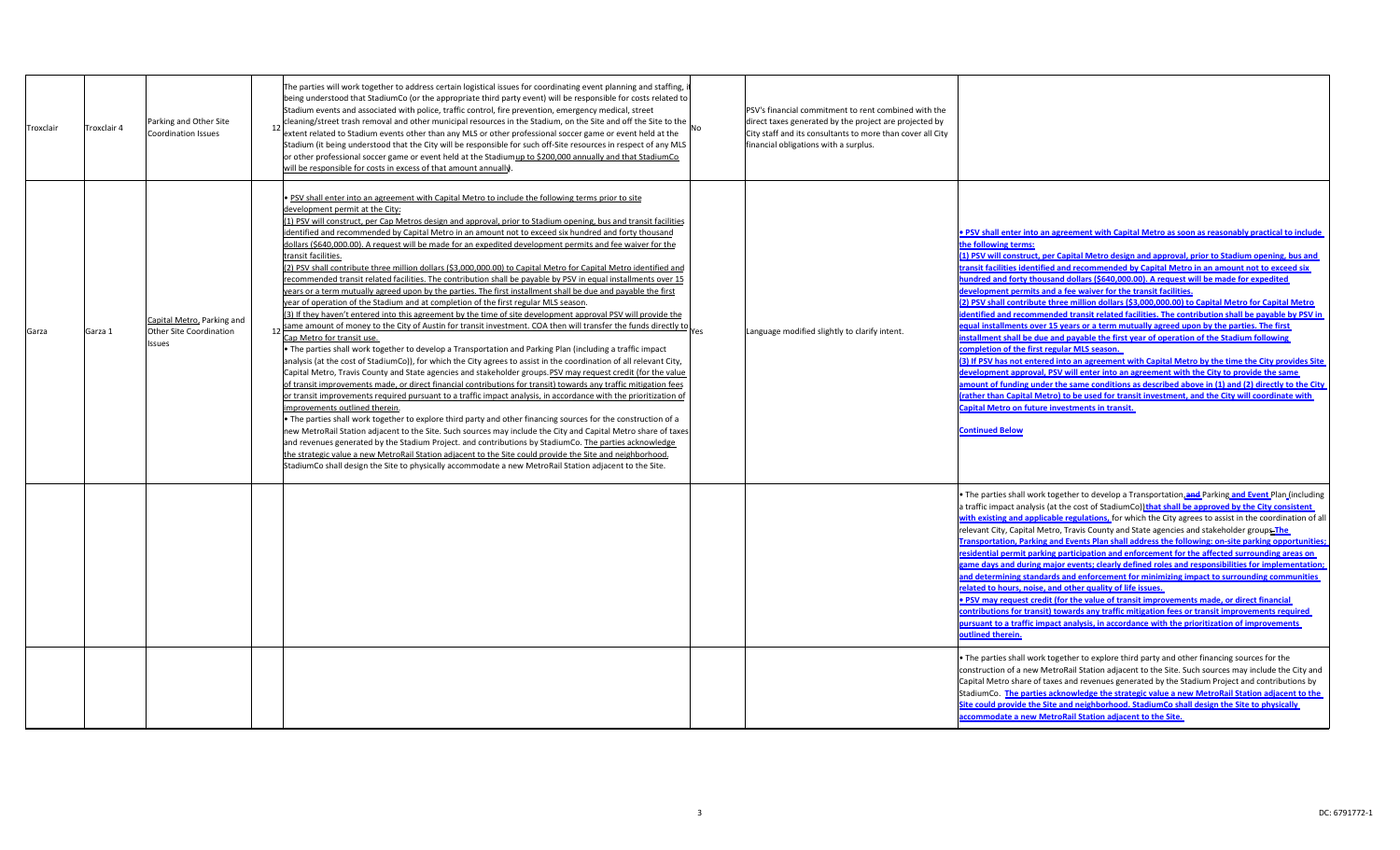| Tovo | Tovo 1 | New provision:<br>Commitment to Youth -<br>Girls and Boys      | The final agreement shall include the Green and Sustainability Terms and detailed youth programming<br>commitments, that shall include specifications such as number of youth (both boys and girls) served, the<br>criteria used to select youth participants and youth programming, and plans regarding outreach and<br>programming for youth from underserved areas.<br>The youth programming commitments shall also include details about how programs will prioritize<br>opportunities for youth who cannot afford to pay to access these programs and activities, as well as details<br>regarding scholarships and financial support for income-eligible youth. The final agreement must return to<br>Council for final approval.                                        | Partial | Slighltly modified to eliminate "Green and Sustainability<br>Terms" which are addressed in another section of the<br>Term Sheet. PSV agrees to the balance of the additional<br>language, but cannot agree that the plans will be subject<br>to City approval. PSV must ultimatley retain control over<br>its operations. See below for green building and<br>sustainability revisions. A new Youth Commitment<br>section has been added, which reads as follows (note<br>that the final two bullets were in the term sheet but have<br>been moved for ease of reference). | . The Lease and Development Agreement shall include a detailed youth programming plan, that<br>shall include specifications such as the targeted number of youth (both boys and girls) served,<br>plans for the criteria used to select youth participants and youth programming, and plans<br>egarding outreach and programming for youth from underserved areas.<br>. The youth programming plan shall also include details about how programs will prioritize<br>opportunities for youth who cannot afford to pay to access these programs and activities, as well<br>s details regarding scholarships and financial support for income-eligible youth.<br>. PSV has entered into a non-exclusive agreement with Lonestar Soccer Club ("Lonestar") to<br>upport Lonestar's Girls Development Academy (120 girls) and Lonestar's Women's Premier<br>Soccer League club (30 girls). PSV has also committed to work with Lonestar on Lonestar's East<br>Austin Campus project which will provide participation opportunities to underserved girls and<br>boys in East Austin. PSV's support shall include direct financial support, coaching<br>education/development, technical advice, and information exchange for both Lonestar's girls and<br>boys programs. PSV's arrangements are non-exclusive and will not preclude, in any way, PSV<br>entering into similar arrangements with other local soccer clubs and programs. PSV intends to,<br>and is committed to, working with additional local soccer clubs and programs. |
|------|--------|----------------------------------------------------------------|-------------------------------------------------------------------------------------------------------------------------------------------------------------------------------------------------------------------------------------------------------------------------------------------------------------------------------------------------------------------------------------------------------------------------------------------------------------------------------------------------------------------------------------------------------------------------------------------------------------------------------------------------------------------------------------------------------------------------------------------------------------------------------|---------|----------------------------------------------------------------------------------------------------------------------------------------------------------------------------------------------------------------------------------------------------------------------------------------------------------------------------------------------------------------------------------------------------------------------------------------------------------------------------------------------------------------------------------------------------------------------------|----------------------------------------------------------------------------------------------------------------------------------------------------------------------------------------------------------------------------------------------------------------------------------------------------------------------------------------------------------------------------------------------------------------------------------------------------------------------------------------------------------------------------------------------------------------------------------------------------------------------------------------------------------------------------------------------------------------------------------------------------------------------------------------------------------------------------------------------------------------------------------------------------------------------------------------------------------------------------------------------------------------------------------------------------------------------------------------------------------------------------------------------------------------------------------------------------------------------------------------------------------------------------------------------------------------------------------------------------------------------------------------------------------------------------------------------------------------------------------------------------------------------------------|
|      |        | New provision:<br>Commitment to Youth -<br>Girls and Boys      |                                                                                                                                                                                                                                                                                                                                                                                                                                                                                                                                                                                                                                                                                                                                                                               |         | Existing Term Sheet language moved to new section.                                                                                                                                                                                                                                                                                                                                                                                                                                                                                                                         | The Club will institute a program for girls and boys of Austin area school districts to participate in<br>game related activities (such as pre-game, halftime, or post-game), including presentations and<br>recognition. The Club will have an active registration process where community groups of various<br>ages and disciplines can register to participate or perform in these game related activities.<br>. The Club will invite local girls and boys youth soccer groups to the Stadium to experience the look<br>and feel of a professional soccer stadium and pitch and participate in youth programs.                                                                                                                                                                                                                                                                                                                                                                                                                                                                                                                                                                                                                                                                                                                                                                                                                                                                                                                |
| Tovo | Tovo 2 | <b>Vendor Agreements</b>                                       | StadiumCo will use their best efforts to use local vendors, goods and labor, subject to competitive pricing and<br>other financial considerations, quality of service and quality of products. Emphasis shall be given to local<br>vendors, goods, and labor. In the final agreement, StadiumCo shall provide the City a detailed plan and<br>methodology for how local vendors will be prioritized in the selection process                                                                                                                                                                                                                                                                                                                                                  | Partial | PSV's preference is to use local vendors. First sentence<br>will be added to the Term Sheet. Methodology and<br>implementation shall be determined by the Club. PSV<br>must ultimatley retain control over its operations.                                                                                                                                                                                                                                                                                                                                                 | StadiumCo will use their best efforts to use, or cause the concessionaire to use, local vendors, goods<br>and labor, subject to competitive pricing and other financial considerations, quality of service and<br>quality of products. <b>Emphasis shall be given to local vendors, goods and labor.</b>                                                                                                                                                                                                                                                                                                                                                                                                                                                                                                                                                                                                                                                                                                                                                                                                                                                                                                                                                                                                                                                                                                                                                                                                                         |
| Tovo | Tovo 3 | Other Lease Issues                                             | The City and local public schools shall have, subject to the terms and conditions set forth in the Stadium Lease<br>and Development Agreement, use of the Stadium for up to five in-bowl civic-oriented events andunlimited use<br>11 of other areas of the Stadium or Site (not in-bowl) for other civic-oriented meetings, conferences, and other<br>similar events not in the bowl, based on availability and as agreed upon by the Club and the City, each for no<br>rental fee and at no additional cost to the Cityor local public schools.                                                                                                                                                                                                                             | Yes     | The Term Sheet includes language regarding the City's<br>ability to contract is use rights. "The City may contract<br>this right to other public-sector entities such as local<br>school districts, Austin Community College and Travis<br>County." Language modified slightly in term sheet - no<br>change in intent.                                                                                                                                                                                                                                                     | The City shall have (or if contracted by the City to the public-sector parties below, then such public<br>sector parties shall have), subject to the terms and conditions set forth in the Stadium Lease and<br>Development Agreement, use of the Stadium and field for up to five (5) in bowl civic-oriented events<br>and <i>unlimited</i> use of other areas of the Stadium or Site (not in-bowlthat do not require the use of<br>the field) for other civic-oriented meetings, conferences, and other similar eventsnot in the bowl,<br>based on availability and as agreed upon by the Club and the City, each for no rental fee and at no<br>additional cost to the City <sub>4</sub> , or if contracted by the City to the public-sector parties below, then at<br>no additional cost to such public-sector parties, in each case other than direct event expenses).                                                                                                                                                                                                                                                                                                                                                                                                                                                                                                                                                                                                                                                      |
| Tovo | Tovo 4 | City's Green Building and<br>Sustainability<br>Recommendations | Add to Green Building and Sustainability Term Sheet, Page 2 - 1.6 Transportation:<br>The Developer shall explore connecting the McKalla site to the Northern Walnut Creek trail.                                                                                                                                                                                                                                                                                                                                                                                                                                                                                                                                                                                              | Yes     | PSV shall explore connecting the McKalla site to the<br>Northern Walnut Creek trail.                                                                                                                                                                                                                                                                                                                                                                                                                                                                                       | The Site is expected to include just over eight (8) acres of green space, open space and performance<br>areas that will be accessible to the general public year-round during non-event times.PSV shall<br>explore connecting the McKalla site to the Northern Walnut Creek trail.                                                                                                                                                                                                                                                                                                                                                                                                                                                                                                                                                                                                                                                                                                                                                                                                                                                                                                                                                                                                                                                                                                                                                                                                                                               |
| Tovo | Tovo 5 | Parking and Other Site<br><b>Coordination Issues</b>           | The parties will work together to address certain logistical issues for coordinating event planning and staffing, i<br>being understood that StadiumCo (or the appropriate third party event) will be responsible for costs related to<br>Stadium events and associated with police, traffic control, fire prevention, emergency medical, street<br>12 cleaning/street trash removal and other municipal resources in the Stadium, on the Site, and off the Site to the No<br>extent related to Stadium events other than any MLS or other professional soccer game or event held at the<br>Stadium (it being understood that the City will be responsible for such off Site resources in respect of any MLS<br>other professional soccer game or event held at the Stadium). |         | PSV's financial commitment to rent combined with the<br>direct taxes generated by the project are projected by<br>City staff to more than cover all City financial obligations<br>with a surplus.                                                                                                                                                                                                                                                                                                                                                                          |                                                                                                                                                                                                                                                                                                                                                                                                                                                                                                                                                                                                                                                                                                                                                                                                                                                                                                                                                                                                                                                                                                                                                                                                                                                                                                                                                                                                                                                                                                                                  |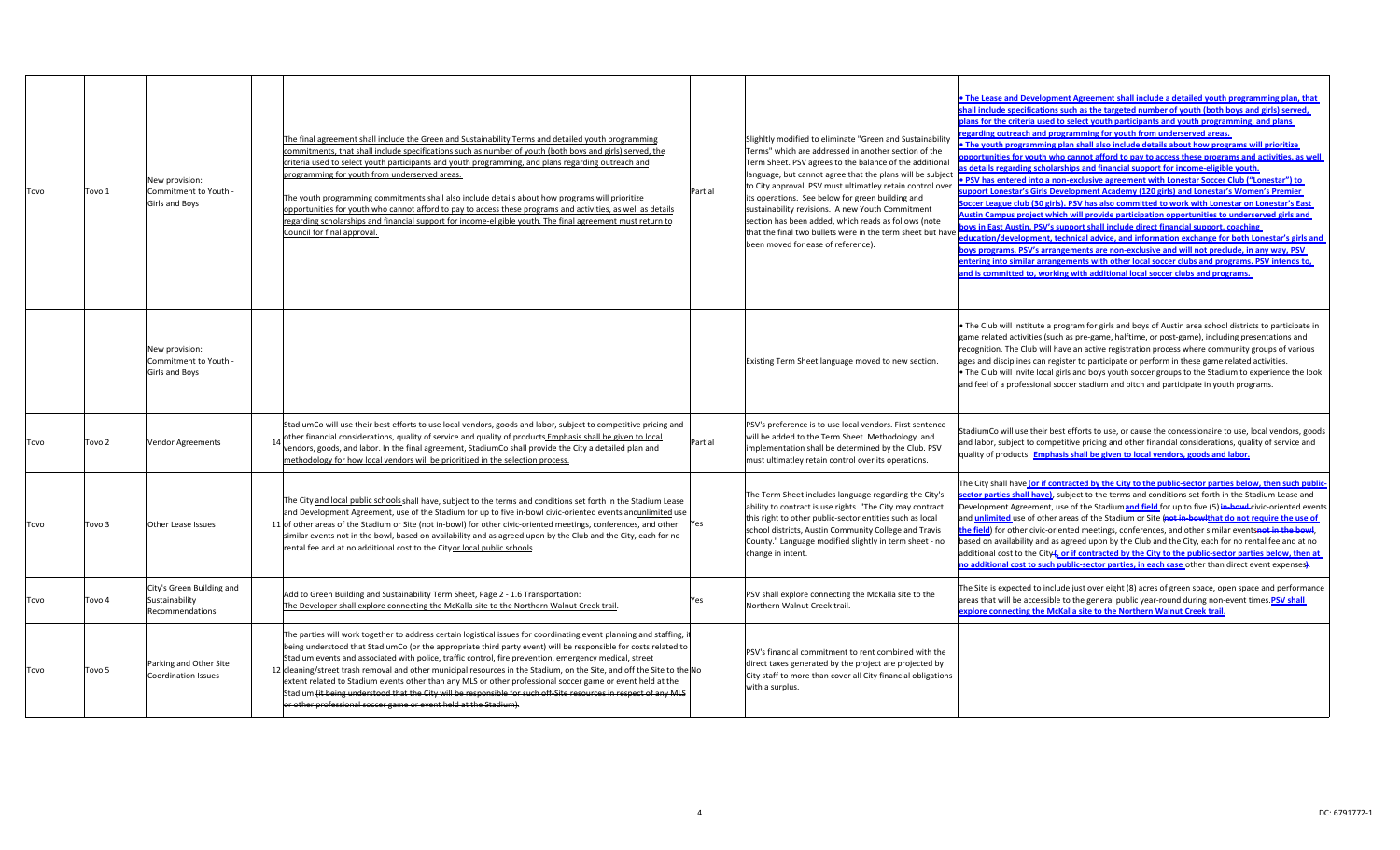| Tovo | Tovo 6            | <b>Additional Considerations</b>        | The Stadium will achieve at a minimum a U.S. Green Building Council ("USGBC") Leadership in Energy and<br>Environmental Design ("LEED") Silver certification or an Austin Energy Green Building ("AEGB") Commercial<br>Yes<br>rating of at least two (2) Stars. In the design phase, StadiumCo will collaborate with the City Sustainability<br>Office to work to achieve a Gold certification or three (3) star rating | The Stadium will achieve <u>, at a minimum,</u> a U.S. Green Building Council ("USGBC") Leadership in<br>Energy and Environmental Design ("LEED") Silver certification or an Austin Energy Green Building<br>("AEGB") Commercial rating of at least two (2) Stars. In the design phase, StadiumCo will<br>collaborate with the City Sustainability Office to work to achieve a Gold certification or three (3)<br>tar rating.                                                                                                                                                                                                                           |
|------|-------------------|-----------------------------------------|-------------------------------------------------------------------------------------------------------------------------------------------------------------------------------------------------------------------------------------------------------------------------------------------------------------------------------------------------------------------------------------------------------------------------|---------------------------------------------------------------------------------------------------------------------------------------------------------------------------------------------------------------------------------------------------------------------------------------------------------------------------------------------------------------------------------------------------------------------------------------------------------------------------------------------------------------------------------------------------------------------------------------------------------------------------------------------------------|
| Tovo | Tovo <sub>7</sub> | Other Lease Issues                      | ] The City shall maintain liability insurance for its management and events naming StadiumCo as an<br>additional insured. The grounds, open space, meeting space, suites, seats in the arena, conference rooms,<br>Partial<br>atriums, plaza, and trails outside of the Stadium shall remain open to public access when the Stadium and Site<br>are not holding scheduled events.                                       | Open space, green space and trails and other exterior<br>spaces (e.g. outside of the Stadium) shall remain open to<br>public access when the Stadium and Site are not holding<br>The City shall maintain liability insurance for its management and events naming StadiumCo as an<br>additional insured. The grounds, open space and trails outside of the Stadium shall remain open to<br>scheduled events. Language included in Other Lease<br>ublic access when the Stadium and Site are not holding scheduled events.<br>Issues section, with corresponding language added<br>(without value attached to it) in the Community Benefits<br>section). |
| Tovo | Tovo 8            | Other Lease Issues                      | 12 Aside from game days, the City shall approve the annual list of proposed events and number of days that<br>No<br>require full closure of the Stadium, parkland, and open space to the general public.                                                                                                                                                                                                                | StadiumCo intends to make the open space and green<br>space as accessible as possible to the Austin community.<br>The goal is to make this about more than just the<br>Stadium and provide open space and green space in an<br>area of Austin that needs it. PSV requires operational<br>control given the significant private investment and risk.                                                                                                                                                                                                                                                                                                     |
| Tovo | Tovo 9            | New section: Viewing<br>Stations        | StadiumCo shall provide free, live, outdoor screenings of each game in public areas throughout the City when<br>Maybe<br>weather permits                                                                                                                                                                                                                                                                                | It is impossible to commit to these types of operational<br>policies at this time.                                                                                                                                                                                                                                                                                                                                                                                                                                                                                                                                                                      |
| Tovo | Tovo 10a          | New provision                           | The City shall retain all control of ancillary developments.<br>Nn                                                                                                                                                                                                                                                                                                                                                      | PSV's financial commitment to fund construction of the<br>stadium, site preparation, open spaces, parking, transit<br>improvements, combined with the rent and other<br>financial commitments and risk has been made with the<br>understanding that PSV would retain the right to develop<br>a portion of the balance of the property.                                                                                                                                                                                                                                                                                                                  |
| Tovo | Tovo 10b          | New direction to City<br>Manager        | The City Manager is directed to negotiate with an independent, third party Assured Wetland Delineator, or the<br>equivalent, to determine if there are wetlands, as defined by the Section 404 of the Clean Water Act, located<br>Applicable<br>on the 10404 McKalla Place for the property.                                                                                                                            | The City has already determined that the site does not<br>have any wetlands.                                                                                                                                                                                                                                                                                                                                                                                                                                                                                                                                                                            |
| Tovo | Tovo 11a          | Exhibit 5, Community<br><b>Benefits</b> | 3. Complimentary Tickets: Annual Pdonations of 1,700 tickets per game to girls and boys youth-focused<br>26 organizations directly to the City for recipients and programs designated by the City for 20 matches, valued at Yes<br>\$30 on average per ticket. Total donated value of \$1,457,842.                                                                                                                      | Complimentary Tickets: Donations of 100 tickets per game 2,000 per year, (City could elect to<br>provide a total of 2,000 tickets per year to girls and boys youth-focused organizations) directly to<br>Increased the number to 2,000 to reflect 20 matches per<br>the City for recipients and programs designated by the City for 20 matches, valued at \$30 on average<br>season.<br>per ticket. Total donated value of \$1,457,842.                                                                                                                                                                                                                 |
| Tovo | Tovo 11b          | Exhibit 5, Community<br>Benefits        | 4. Youth Development Academy: Fully-subsidized Player Development Academy forapproximately 124 Austin<br>$26$ area youth (ages $12 - 19$ ) to earn college scholarships or sign professional contracts (totaling \$1,500,000 per<br>Yes<br>year). Total estimated value of \$36,446,055.                                                                                                                                | Moved to be an "Other" category, below the listed<br>Community Benefits, and clarified that total value of<br>Community Benefits (without Youth Development<br>Youth Development Academy: Fully-subsidized Player Development Academy foranproximately 124<br>Academy) is \$36,360,896 over 20 years and \$126,402,549 Austin area youth (ages 12 - 19) to earn college scholarships or sign professional contracts (totaling<br>over 50 years, and total value including Youth<br>\$1,500,000 per year). Total estimated value of \$36,446,055.<br>Development Academy is \$72,806,951 over 20 years and<br>\$253,271,651 over 50 years.               |
| Tovo | Tovo 11c          | Exhibit 5, Community<br>Benefits        | 5. Youth Soccer Clinics: Contribution of \$100,000 per year for 10girls and boys youth soccer clinics per year and<br>26 serving approximately 500 youth participants per year (estimated at \$10,000 per clinic). Total cash value of<br>Yes<br>\$2,429,737.                                                                                                                                                           | Youth Soccer Clinics: Contribution of \$100,000 per year for 10girls and boys youth soccer clinics per<br>year fand serving approximately 500 youth participants per year (estimated at \$10,000 per clinic).<br>Total cash value of \$2,429,737.                                                                                                                                                                                                                                                                                                                                                                                                       |
| Tovo | Tovo 11d          | Exhibit 5, Community<br>Benefits        | 26 6. Youth Soccer Camps: Payment of \$12,000 per year for 30 girls and boys youth soccer camp registrations per<br>Yes<br>year (estimated at \$400 per camp). Total cash payments of \$291,568.                                                                                                                                                                                                                        | Youth Soccer Camps: Payment of \$12,000 per year for 30g <mark>irls and boys</mark> youth soccer eampscamp<br>egistrations per year (estimated at \$400 per camp). Total cash payments of \$291,568.                                                                                                                                                                                                                                                                                                                                                                                                                                                    |
| Tovo | Tovo 11e          | Exhibit 5, Community<br><b>Benefits</b> | 26 7. Youth Club Scholarships: Scholarship awards to 30 Austingirls and boys for soccer club scholarships (\$2,500<br>est. per scholarship). Total cash payments of \$1,822,303.                                                                                                                                                                                                                                        | Youth Club Scholarships: Scholarship awards to 30 Austin <b>youthsgirls and boys</b> for soccer club<br>scholarships (\$2,500 est-estimated per scholarship). Total cash payments of \$1,822,303.                                                                                                                                                                                                                                                                                                                                                                                                                                                       |
| Tovo | Tovo 11f          | Exhibit 5, Community<br><b>Benefits</b> | 8. Youth Club Donations of Equipment and Gear: Donations of equipment and gear valued at \$50,000 per year<br>26 to an estimated 500 girls and boys recipients per year across girls and boysyouth club and academy teams.<br>Yes<br>Total estimated value of \$1,214,868.                                                                                                                                              | Youth Club Donations of Equipment and Gear: Donations of equipment and gear valued at \$50,000<br>per year to an estimated 500 deserving girls and boys recipients per year across girls and boys<br>youth club and academy teams. Total estimated value of \$1,214,868.                                                                                                                                                                                                                                                                                                                                                                                |
| Tovo | Tovo 11g          | Exhibit 5, Community<br>Benefits        | 11. Soccer Field and Futsal Court Construction: Cash investment of \$40,000 per year on average forgirls and<br>Yes<br>boys soccer field and futsal court construction and upgrades. Total cash payments of \$971,895.                                                                                                                                                                                                  | Soccer Field and Futsal Court Construction: Cash investment of \$40,000 per year on average forgirls<br>nd boys soccer field and futsal court construction and upgrades. Total cash payments of\$971,895.                                                                                                                                                                                                                                                                                                                                                                                                                                               |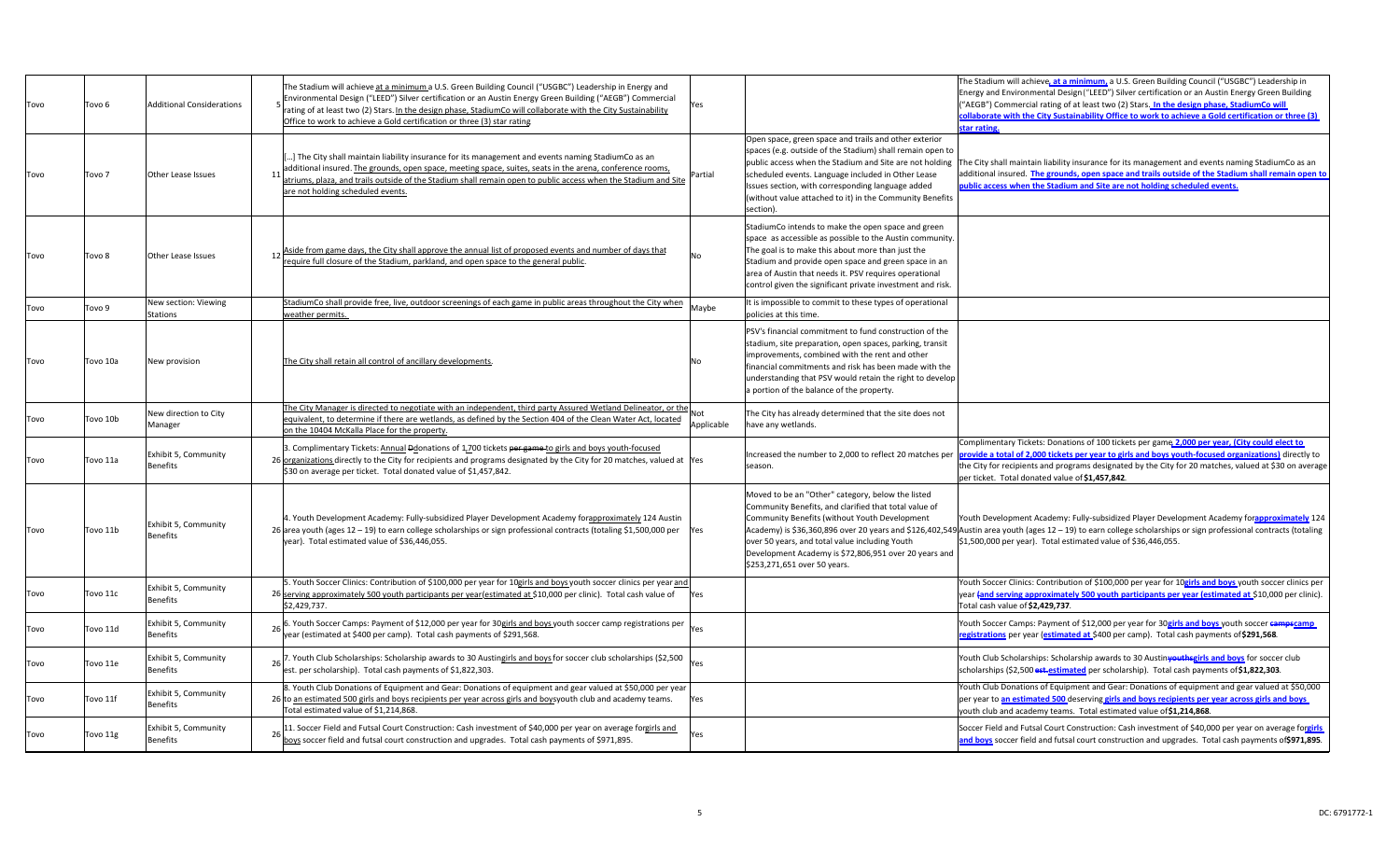| Casar | Casar 1 | <b>Real Estate Development</b><br>on Site            | StadiumCo will cooperate and provide, upon finalization of the Base Stadium Plan, cause at least 130<br>affordable housing units to be developed onup to one acre to allow a third party affordable housing expert to<br>develop up to 130 affordable housing unitson the southeast portion of the Site or other mutually agreed<br>location, by coordinating with a third party expert with experience in providing affordable housing The<br>3 affordable housing units must be rented to, and affordable to, families making 60% MFI or less or sold to<br>families at 80% MFI or less, and the affordable housing units must be available within four years of the issuance<br>of the permanent certificate of occupancy of the Stadium. StadiumCo will discuss, in good faith, contributing<br>financially to the development of such affordable housing through its community benefits commitment on<br>affordable housing outlined in the Stadium Agreements.                                                                                                                                                                                                                                                                                                                                                                                                                                                                    | Partial | Percentages to be determined in consultation with the<br>third party expert. Language modified slightly into term<br>sheet format - no change in intent. | StadiumCo will cooperate and provide, upon finalization of the Base Stadium Plan, up to one acre to<br>allowcoordinate with a third party expert with experience in providing affordable housing expert to<br>develop up toto enable such third party to cause at least 130 affordable housing units to be<br>developed on up to one acre on the southeast portion of the Site or other mutually agreed location<br>within four years of the issuance of the permanent certificate of occupancy of the Stadium.<br>StadiumCo will discuss, in good faith, contributing financially to the development of such affordable<br>housing through its community benefits commitment on affordable housing outlined in the Stadium<br>Lease and Development Agreement.                                                                                                                                                                                                                                                                                                                                                                                                                                                                                                                                                                                                                                                               |
|-------|---------|------------------------------------------------------|-----------------------------------------------------------------------------------------------------------------------------------------------------------------------------------------------------------------------------------------------------------------------------------------------------------------------------------------------------------------------------------------------------------------------------------------------------------------------------------------------------------------------------------------------------------------------------------------------------------------------------------------------------------------------------------------------------------------------------------------------------------------------------------------------------------------------------------------------------------------------------------------------------------------------------------------------------------------------------------------------------------------------------------------------------------------------------------------------------------------------------------------------------------------------------------------------------------------------------------------------------------------------------------------------------------------------------------------------------------------------------------------------------------------------------------------|---------|----------------------------------------------------------------------------------------------------------------------------------------------------------|-------------------------------------------------------------------------------------------------------------------------------------------------------------------------------------------------------------------------------------------------------------------------------------------------------------------------------------------------------------------------------------------------------------------------------------------------------------------------------------------------------------------------------------------------------------------------------------------------------------------------------------------------------------------------------------------------------------------------------------------------------------------------------------------------------------------------------------------------------------------------------------------------------------------------------------------------------------------------------------------------------------------------------------------------------------------------------------------------------------------------------------------------------------------------------------------------------------------------------------------------------------------------------------------------------------------------------------------------------------------------------------------------------------------------------|
| Casar | Casar 2 | <b>Additional Considerations</b>                     | The Stadium Lease and Development Agreement will address StadiumCo's obligations with respect to:<br>• ensuring full adherence to the City's wage and benefit requirements for employees.<br>. ensuring implementation of a labor peace agreement for stadium hospitality, including concessions and<br>ancillary developments such as hotels and restaurants, between all concessionaires and custodial contractors,<br>or their affiliates and subtenants, and any requesting labor organizations which represent or reasonably might<br>represent employees working as part of the Stadium concessions and hospitality.                                                                                                                                                                                                                                                                                                                                                                                                                                                                                                                                                                                                                                                                                                                                                                                                              |         |                                                                                                                                                          | . The Stadium Lease and Development Agreement will address StadiumCo's obligations with respect<br>o ensuring adherence to the City's wage and benefit requirements for employees.<br>o ensuring implementation of a labor peace agreement for stadium hospitality, including<br>concessions and ancillary developments such as hotels and restaurants, between all<br>concessionaires and custodial contractors, or their affiliates and subtenants, and any requesting labor<br>organizations which represent or reasonably might represent employees working as part of the<br>Stadium concessions and hospitality.<br>o ensureensuring, in coordination with Workforce<br>Solutions, that hiring helps achieve the goals in the<br>Community Workforce Master Plan.                                                                                                                                                                                                                                                                                                                                                                                                                                                                                                                                                                                                                                                       |
| Casar | Casar 3 | Parking and Other Site<br><b>Coordination Issues</b> | The Club will with work with the Austin Center for Events (ACE) for the process to establish the event impact<br>area around the Stadium for home games and other large events. This existing ACE process includes working<br>with AFD, APD and Transportation to determine emergency access for fire and police, no parking areas (if and<br>as needed), lane closures or controlled access (if and as needed) and amplified sound permits. The ACE process<br>also includes working with area stakeholders, including all neighborhood associations in proximity to the park<br>as well as businesses and residential buildings (condos/apartments). The Club will make good faith efforts to<br>reach out to surrounding businesses with available parking spaces to create additional event parking. The City<br>shall facilitate with the Club semi-annual "check-in meetings" in the first three years after construction to<br>gather feedback on event planning, parking, and site coordination issues. Meetings shall continue on an annua<br>basis after the first three years. During this process, all parties will work together to make sure that the impact<br>to surrounding residents and businesses is minimized. This includes but is not limited to: no parking signage in<br>neighborhoods and strict enforcement by APD, which also ensures that emergency vehicles can access any<br>resident and managed lanes. |         |                                                                                                                                                          | The Club will with work with the Austin Center for Events (ACE) for the process to establish the event<br>impact area around the Stadium for home games and other large events. This existing ACE process<br>includes working with AFD, APD and Transportation to determine emergency access for fire and<br>police, no parking areas (if and as needed), lane closures or controlled access (if and as needed) and<br>amplified sound permits. The ACE process also includes working with area stakeholders, including all<br>neighborhood associations in proximity to the park as well as businesses and residential buildings<br>(condos/apartments). The Club will make good faith efforts to reach out to surrounding businesses<br>with available parking spaces to create additional event parking. The City shall facilitate semi-<br>annual "check-in meetings" in the first three years after construction to gather feedback on event<br>planning, parking and site coordination issues. Meetings shall continue on an annual basis after<br>the first three years. During this process, all parties will work together to make sure that the impact<br>to surrounding residents and businesses is minimized. This includes but is not limited to: no parking<br>signage in neighborhoods and strict enforcement by APD, which also ensures that emergency<br>vehicles can access any resident and managed lanes. |